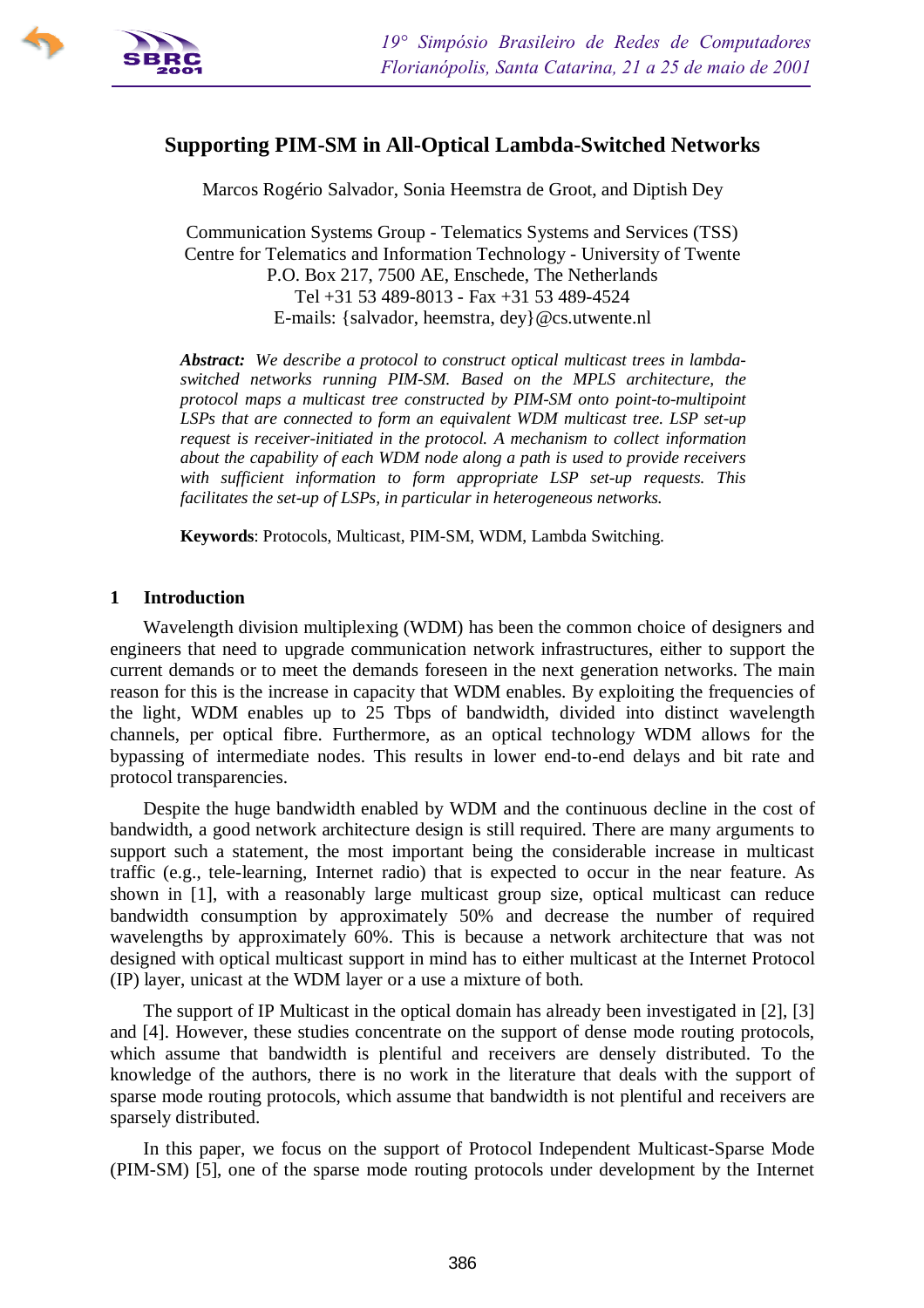

Engineering Task Force (IETF). Specifically, we propose a protocol to support PIM-SM in all-optical lambda-switched networks. The protocol maps a multicast tree constructed by PIM-SM onto an equivalent one at the WDM layer.

The rest of this paper is organised as follows. In section 2, we introduce lambda-switched networks, the type of network for which the protocol is meant. In section 3, we explain how PIM-SM works. In section 4, we identify what the problems in supporting PIM-SM in lambda-switched networks are. In section 5, we describe the protocol. In section 6, we conclude the paper.

## **2 Lambda-switched Networks**

Lambda-switched networks [6] are WDM networks that use the IETF's Multi-Protocol Label Switching (MPLS) architecture [7] as its basis and generalise the label concept to incorporate routing granularities ranging from bunch of fibres to a single wavelength time slot or packet flow. The expressiveness of labels provides lambda-switched networks with the potential to support not only several routing granularities, but also traffic engineering (TE) and virtual private networking (VPN).

A label is an identifier of a forwarding equivalence class (FEC), a grouping of packets that present certain commonality<sup>1</sup>. Packets of the same FEC are assigned the same label and forwarded over the same label-switched path (LSP). LSPs are unidirectional. Installation of a LSP is accomplished by proper set-up of the so-called label forwarding information base (LFIB) of each wavelength switch (WS) along the path. A LFIB is a cross-connect table that links input triples of the form  $\langle$  interface, wavelength, label $\rangle$  to output triples of the same form.

An all-optical lambda-switched network may operate in either a circuit switching or a virtual circuit-switching mode. In the circuit-switching mode, the set-up of a LSP leads to the immediate configuration of the fabric of each wavelength switch (WS) along the path. As a packet enters the network, a network layer lookup takes place in order to classify the packet into a FEC. The packet is then forwarded over the FEC's corresponding LSP's output interface (OIF) and outgoing wavelength. Switching at each node along the LSP is done at the optical layer based on the label information that is derived from the packet's input interface (IIF) and incoming wavelength. No electronic processing takes place whatsoever.

In the virtual circuit-switching mode, the configuration of a WS's fabric occurs on-the-fly based on the processing of incoming label information. As a packet enters the network, it is mapped into a FEC and assigned a proper label. The packet is then forwarded over the corresponding LSP's OIF and outgoing wavelength. The label is forwarded on a separate channel. At each subsequent node, the packet is delayed in fibre loops while the label is (currently, electronically) matched with the node's LFIB. If a match is found, the label is replaced with the outgoing label and the controlled WS fabric is set-up accordingly. Otherwise, the packet is discarded. At the egress node, the label is discarded, the packet's wavelength is dropped and the packet is processed as usual.

MPLS defines two ways to set-up LSPs. In independent LSP control, a LSP is set-up in a distributed way, just as with hop-by-hop routing. In ordered LSP control, the set-up of a LSP starts at an egress node and follows in the upstream direction. In either case, the decision to bind a label to a FEC is done at a downstream node with respect to that FEC.

<sup>&</sup>lt;sup>1</sup> Currently in the Internet, a router maps a packet into a FEC based on the packet's destination address.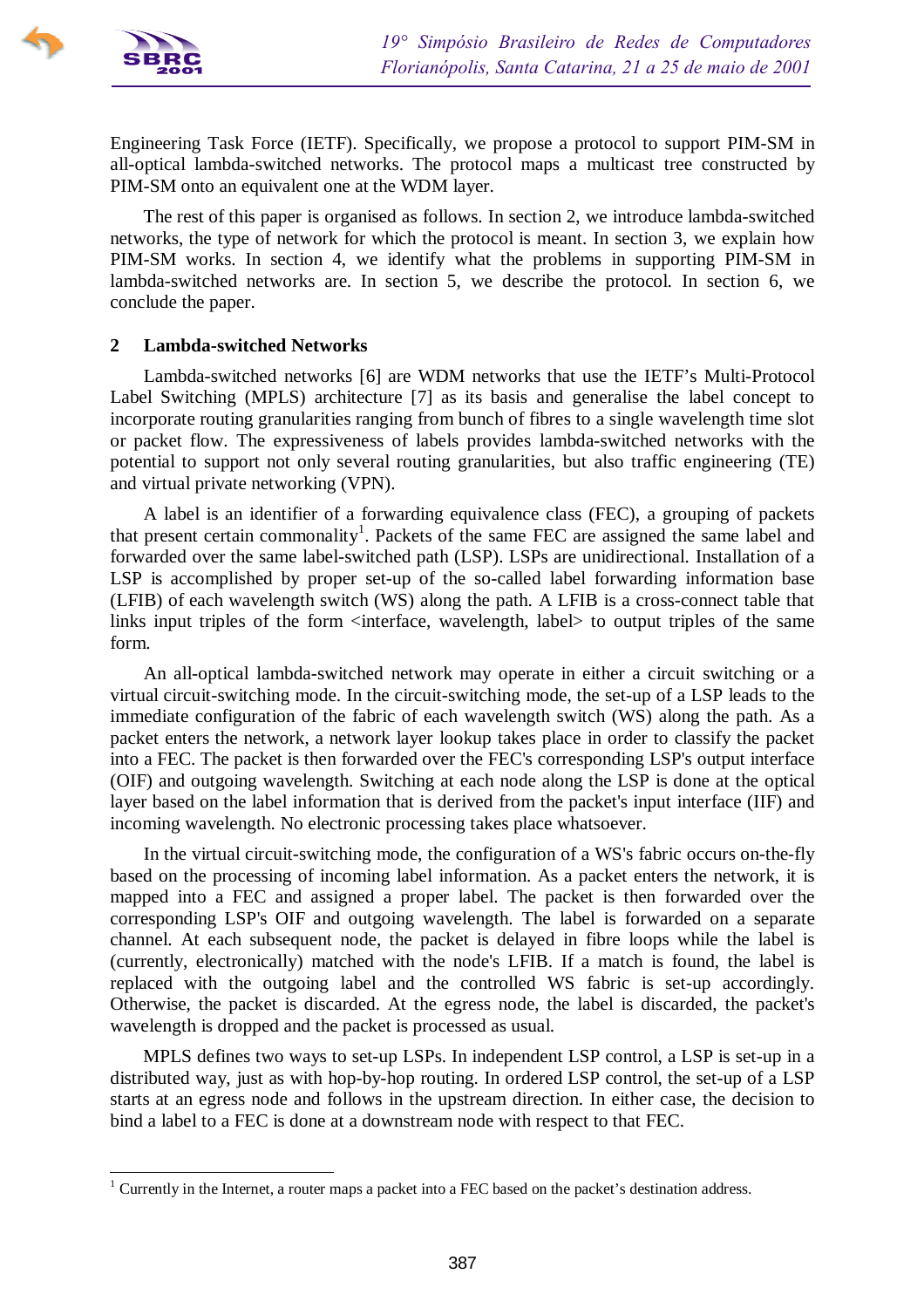

LSP set-up can be triggered by different events. In the request driven case, LSP set-up is triggered upon interception of appropriate control messages (e.g., routing messages). In the topology driven case, LSP set-up is triggered according to changes in the network layer's routing table. In the traffic driven case, LSP set-up is triggered upon arrival of data.

# **3 PIM-SM**

PIM-SM uses unidirectional shared trees to distribute multicast traffic. Shared trees are also called rendezvous point (RP) trees, or simply RPTs, because traffic of a given session flows through a central point known as RP.

PIM-SM is a soft state protocol based on an explicit join model. To receive multicast traffic of a session, say G, herein denoted as (\*, G) traffic, a router must periodically inform an upstream router that the latter should forward incoming (\*, G) traffic over the OIF leading to the former. Despite the fact that an OIF is automatically pruned if its state has not been refreshed for a certain time, a router must always inform an upstream router when it is no longer interested in a given session.

A RPT is constructed as follows. A router detects a new group in its membership information base (MIB) and, consequently, creates a multicast route entry of the form (\*, G) for that group. An (\*, G) entry tells a router to forward source-independent, group G's traffic over the list of OIFs if the traffic's input interface (IIF) is the reverse path forwarding (RPF) interface towards the RP. The list of OIFs, the RP address and the group address G are extracted from the MIB's detected new entry. The RPF interface is derived from the RP address.

The router proceeds by sending a JOIN message over the RPF interface towards the RP. The message consists of the following fields:

- Multicast-Address: the group address of the multicast session (i.e., G);
- Join: the tree's root address (i.e., RP in this case);
- Wildcard bit (WC-bit): when set to 1 it tells a router that received the message that traffic of the group address identified in Multicast-Address, regardless of its source, must be forwarded over message's IIF;
- RPT-bit: when set to 1 it indicates that the message should flow towards the RP.

At every subsequent router, an (\*, G) entry is created. The message's IIF is added into the entry's list of OIFs. The entry's IIF is updated with the interface that the message will be forwarded over, i.e., the RPF interface towards the RP. Eventually, the message reaches either an upstream router that has an (\*, G) entry already created or the RP. In either case, only the entry's list of OIFs is updated, as described above. This ends the receiver side of the protocol.

We now look into the sender side of the protocol. Initially, a router with a directly connected source, herein referred to as source-designated router (S-DR), encapsulates each packet in a REGISTER message and unicasts this message to the RP. The RP de-encapsulates each message and forwards the enclosed packet to the downstream members. Aiming at speeding up packet forwarding, the RP may decide to request the set-up of a unidirectional shortest path tree (SPT) from a S-DR, say S, to itself. The RP accomplishes this by creating a (S, G) entry and sending periodic JOIN messages towards the S-DR S. Every subsequent router along the path creates a (S, G) entry and forwards the message upstream. When the message reaches the S-DR S, the latter creates a (S, G) entry and starts sending traffic over the entry's OIF (i.e., the message's IIF).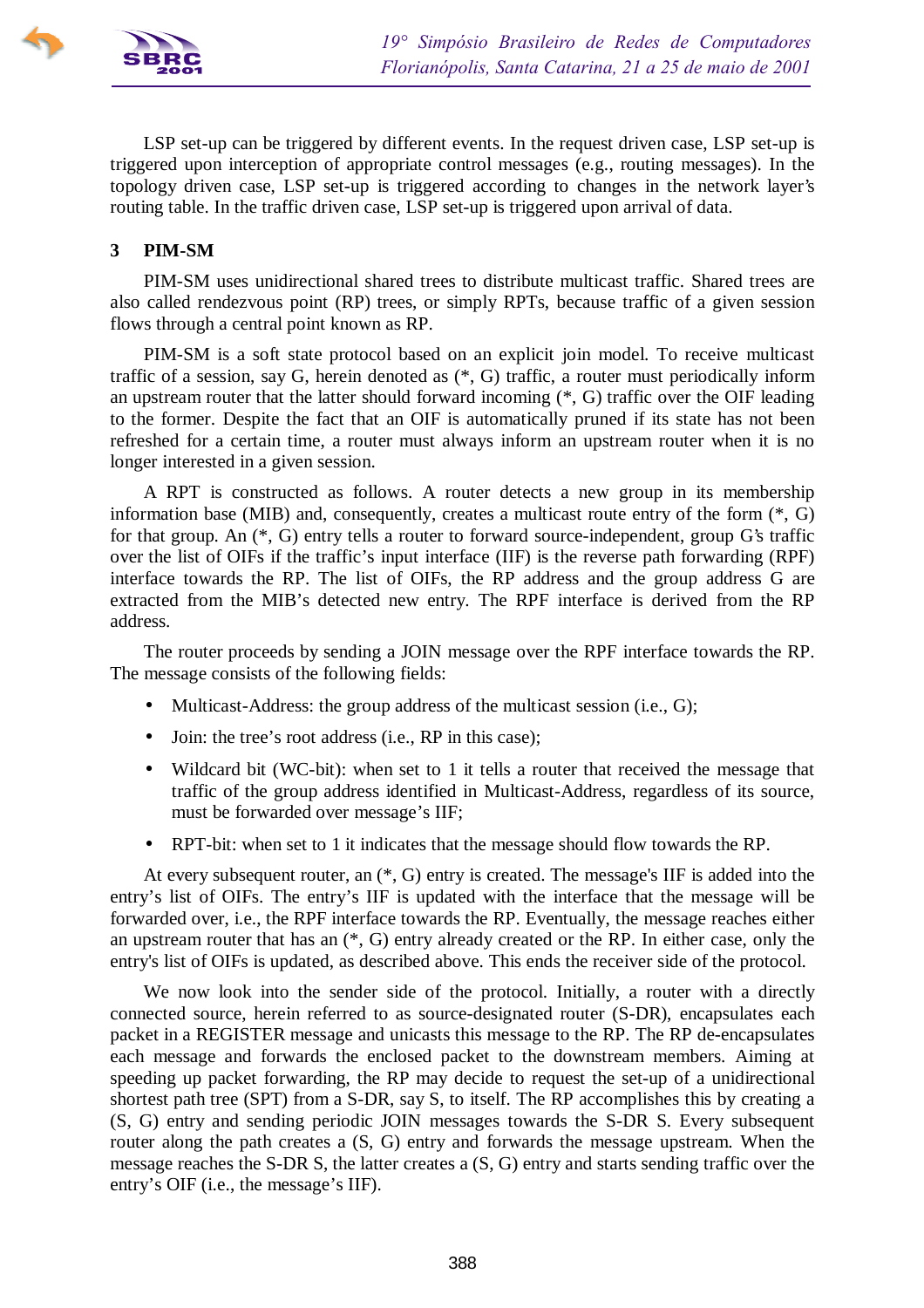

The RP signalises the S-DR S to send packets natively by sending a REGISTER-STOP message to S-DR S. Upon reception of such a message, S-DR S stops encapsulating packets in REGISTER messages and starts sending packets natively.

Figure 1 illustrates the construction of a RPT.



**Figure 1 - RPT construction process**

A router with directly connected receivers, herein called receiver-designated router (R-DR), can switch to the SPT from a source, say S, after receiving packets from S over the RPT. To accomplish this, the R-DR first creates a (S, G) entry with the SPT-bit cleared. A (S, G) entry tells a router to forward (S, G) traffic over the list of OIFs only if the traffic's IIF is the RPF interface towards S-DR S. The list of OIFs is copied from the (\*, G) entry. A cleared SPT-bit indicates that the set-up of the SPT is not complete and, therefore, (S, G) traffic coming over the RPT must still be forwarded over the list of OIFs.

The R-DR next sends a JOIN message over the RPF interface towards S-DR S, specifying S in the field Join and setting both the WC-bit and the RPT-bit to 0. At every subsequent router, a (S, G) entry is created, with the list of OIFs containing the message's IIF and IIF containing the RPF interface towards S-DR S. The message flows upstream until it reaches S-DR S or an upstream router that is already a member of the SPT from S-DR S. In either case, the corresponding entry's list of OIFs is updated, as explained above.

A R-DR with a (S, G) entry and a cleared SPT-bit may receive duplicates of the same packet, one coming via the RPT and another coming via the SPT. If a router with a (S, G) entry and a cleared SPT-bit receives a (S, G) packet and the packet's IIF is not the RPF interface towards the RP, the router sets the SPT-bit and sends a PRUNE message towards the RP. A PRUNE message contains the same fields as a JOIN message. By specifying S in the Join field and setting the RPT-bit, a router informs that it is no longer interested in (S, G) traffic coming via the RPT. At every subsequent router, if an (S, G) entry exists then the message's IIF is removed from the entry's list of OIFs. Otherwise, the router creates an (S, G) entry with the RPT-bit set to 1. The PRUNE message is then sent upstream, eventually reaching the RP or an upstream router that already has an (S, G) entry with the RPT-bit set to 1.

Figure 2 illustrates how this RPT-SPT switchover process works.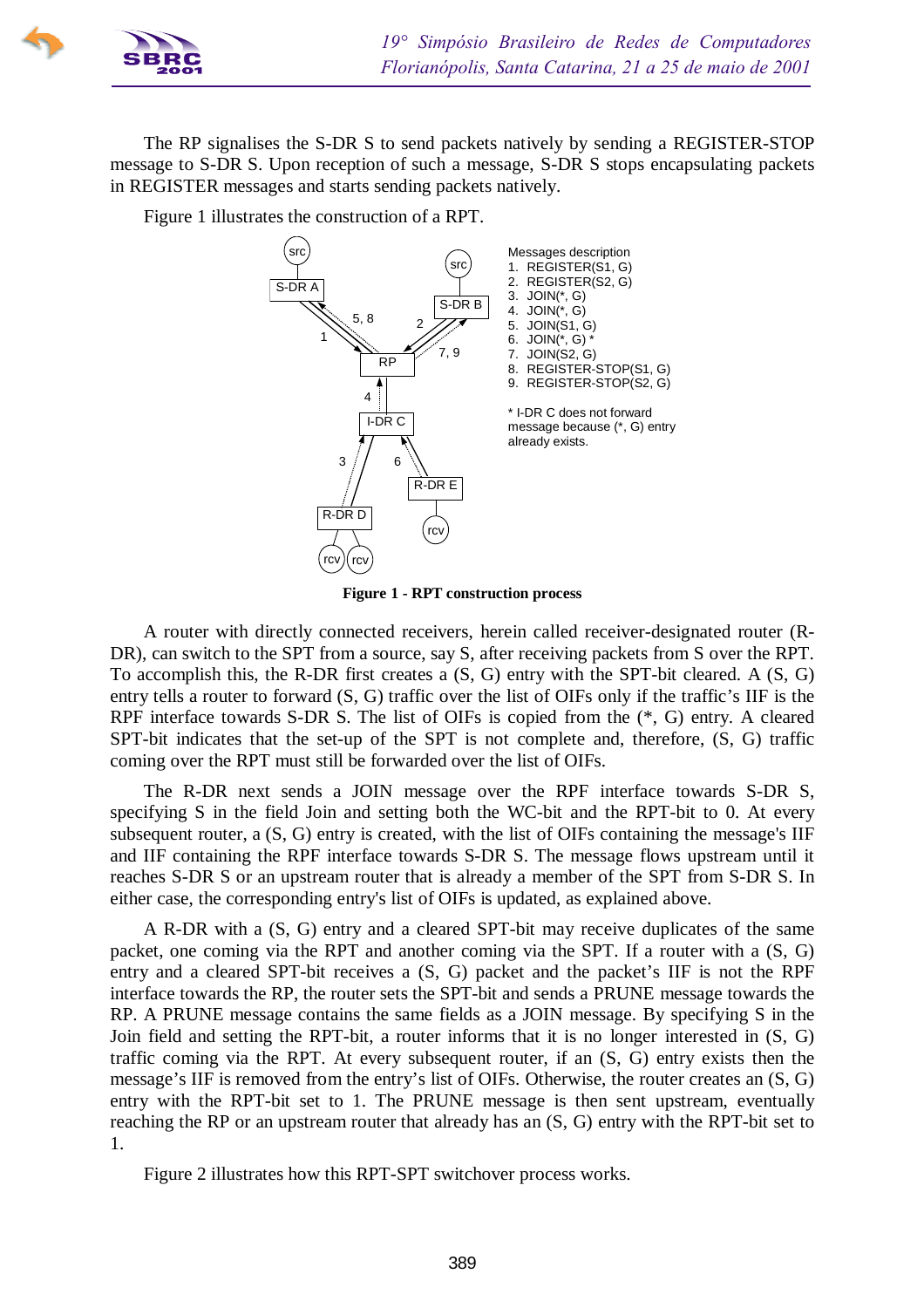

 $\overline{a}$ 



**Figure 2 - RPT-SPT switchover example**

R-DRs may join a RPT at any time, either with or without S-DRs registered with the RP. Nevertheless, if no R-DR has joined the RPT, the RP sends REGISTER-STOP messages towards the S-DRs informing them that they should stop transmitting. If a SPT has been setup between S-DR, say S, and the RP, the latter must send a PRUNE message towards the former.

The JOIN message and the PRUNE message were described as distinct messages. However, in PIM-SM these two messages are merged in a single message, the JOIN/PRUNE message. To minimise protocol overhead, a single JOIN/PRUNE message contains both a list of join requests and a list of prune requests.

# **4 PIM-SM over All-optical Lambda-switched Networks**

Before going into the details of the protocol it is important to understand what supporting PIM-SM implies at the IP layer as well as at the WDM layer. To this end, we consider the two main functions of an IP router, namely, routing (calculation) and forwarding. In the context of PIM-SM, routing is the process of consolidating JOIN/PRUNE messages with topology information to create and maintain a multicast forward information base (MFIB), i.e., a multicast tree. Forwarding is the process of matching some fields (e.g., source address and destination address) of an incoming packet's header with a MFIB in order to put the packet into the proper output queue for transmission.

The multicast capability of a network element is given by its forwarding capability. Because forwarding in IP involves memory manipulations only, and memory manipulation is extremely flexible in the electronic domain, every IP router can support the point-tomultipoint, multipoint-to-point forwarding patterns<sup>2</sup> of PIM-SM (as long as the router runs PIM-SM, of course).

The same does not hold for WSs. Firstly, forwarding in WDM is performed in the optical domain and optical technologies (e.g., memories) are still at early stages of research. Secondly, forwarding in WDM is more complex in the sense that it involves both the space domain and the wavelength domain. To explain how limitations in optical technologies affect

 $2$  Multipoint-to-multipoint is a general case of both point-to-multpoint and multipoint-to-point.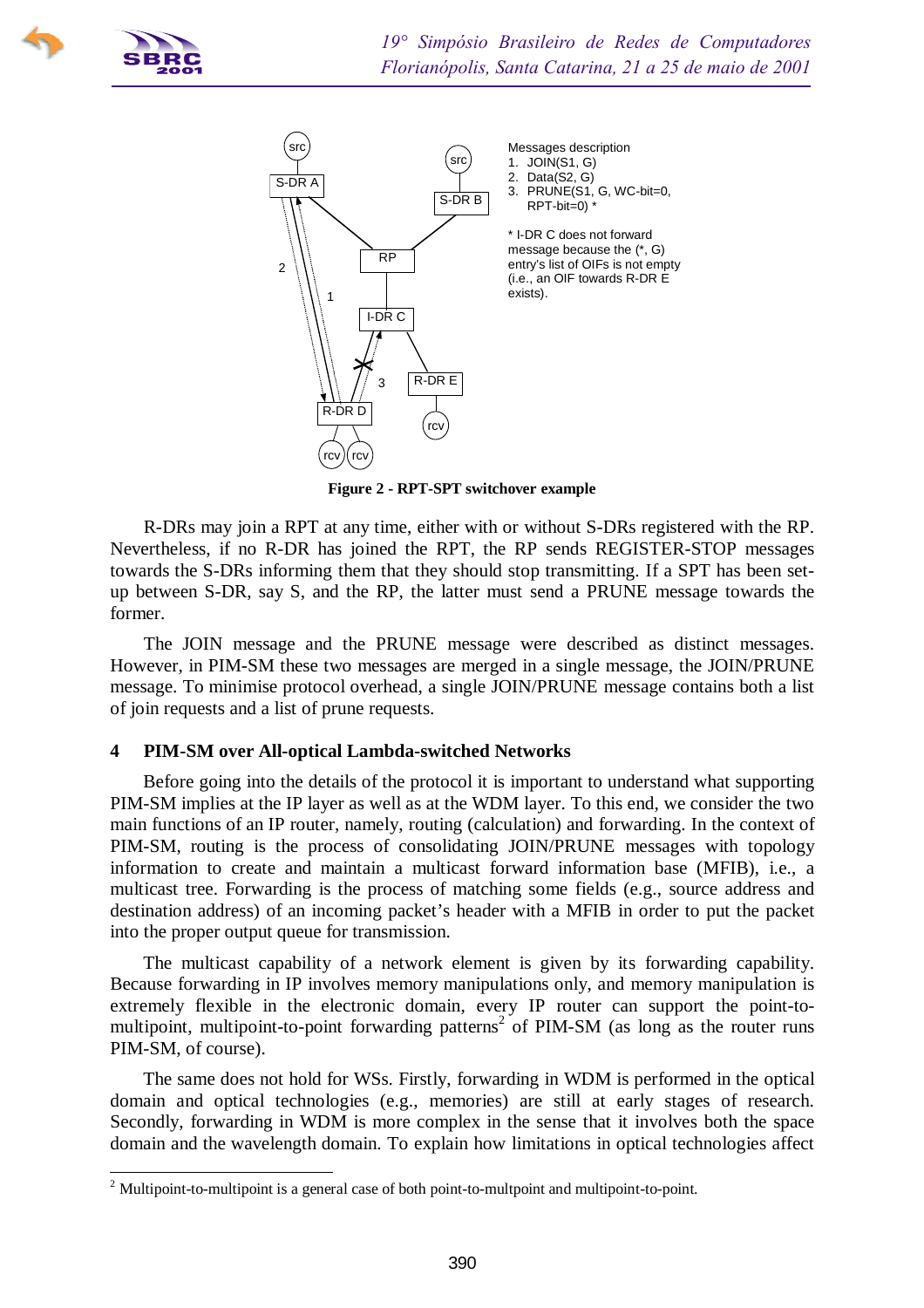

the multicast capability of a WS we consider point-to-multipoint and multipoint-to-point forwarding separately.

Point-to-multipoint forwarding is (currently) accomplished in WDM, in both domains, by two techniques, namely, light splitting and wavelength conversion. The most fundamental, light splitting is a simple technique that splits an incoming light signal into a number N of outgoing light signals, each on a distinct OIF (see Figure 3a). Wavelength conversion is a technique that allows for the forwarding of these outgoing signals using wavelengths others than the incoming signal's wavelength (see Figure 3b).



**Figure 3 - Point-to-multipoint forwarding example**

The main problem with light splitting is its impact on the network signal power. The power of each outgoing signal is reduced by a factor of N. Furthermore, network signal power calculation and configuration are done statically while multicast membership is dynamic. The main problem with wavelength conversion is that it is still an immature technology that adds into the complexity and cost of network nodes and network architectures (the reader is referred to [8] for more information on this matter).

Multipoint-to-point forwarding can be accomplished in both domains as well. In the space domain, two or more incoming signals, each on a distinct wavelength channel and IIF, are forwarded over the same OIF (see Figure 4a). In the wavelength domain, two or more incoming signals, each on an arbitrary wavelength and IIF, are forwarded over the same outgoing wavelength and OIF. This form of forwarding is much more complex as it requires some form of optical buffering (to deal with output contention) and, possibly, wavelength conversion (see Figure 4b). Nevertheless, optical buffering is still at very early stages of investigation and, therefore, will not be available in the short term.



**Figure 4 - Multipoint-to-point forwarding example**

For technological (e.g., tuneable receivers get slower as the number of wavelengths increases) or economic (e.g., tuneable lasers are too expensive) reasons, a WS may have either none, limited or full capability with respect to transmission, reception, light splitting and wavelength conversion. Clearly, this may constrain the multicast capability of a network as some WSs might be left out of an optical multicast tree even though they are part of the corresponding IP multicast tree.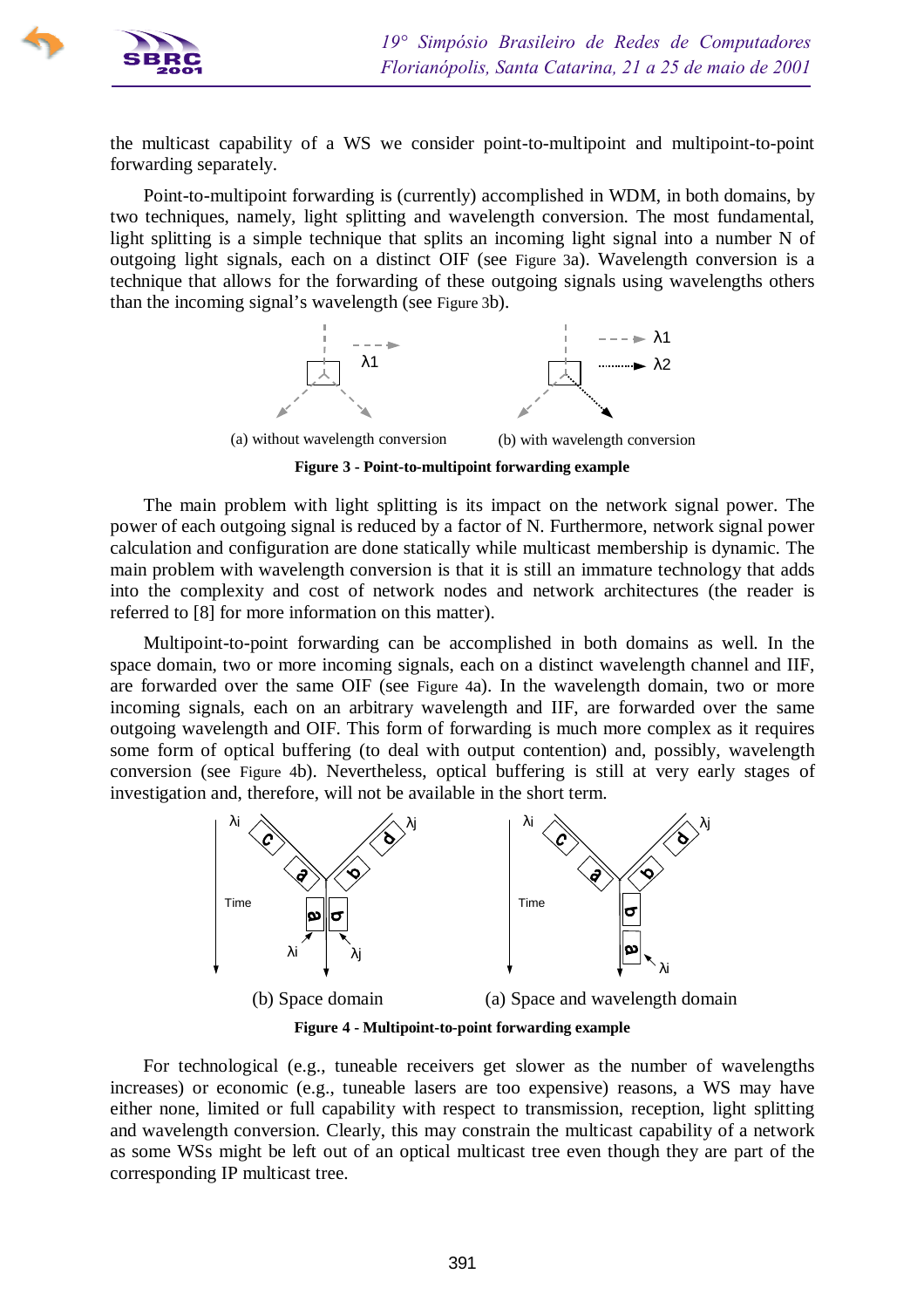

Due to technological limitations, economic reasons and the continuous evolution of optical networking and WDM technologies, WDM networks are likely to consist of heterogeneous WS architectures. This heterogeneity, along with the distributed nature of PIM-SM, make the construction of efficient WDM multicast trees somewhat more difficult.

### **5 Protocol description**

We now describe a protocol to construct WDM multicast trees in all-optical lambdaswitched networks running PIM-SM routing. Taking into account the issues discussed in section 4 and aiming at network robustness, neither relies the protocol on centralised information nor is the protocol constrained to any specific WS architecture.

Based on the MPLS architecture, the protocol uses MPLS signalling to map a multicast tree constructed by PIM-SM onto LSPs that are connected to form an equivalent tree at the WDM layer (the reader is referred to [9] for further information on the support of multicast in MPLS).

Due to the heterogeneity of WS architectures and the effects it causes, to request a LSP a WS needs to have information about the capability of each other WS along that LSP. Embedding this information in IP (control) routing messages, which are exchanged periodically among adjacent IP routers, is an alternative that is under investigation within the IETF [10]. A drawback of this approach is the potential inaccuracy of the locally stored information, which may increase the chances of a LSP set-up request to fail, depending on the difference between the time that that information was last updated and the time at which a LSP set-up request took place.

Our protocol relies on a mechanism that gathers information about the capability of each WS along a LSP and, consequently, provides a WS with sufficient information to form successful LSP set-up requests. The information gathering process follows the receiver-source direction. The actual LSP installation process follows the opposite direction. Therefore, the whole LSP set-up process takes approximately one round trip delay (RTD).

In the following discussions we assume that the network supports only layer-two forwarding. That is, we assume that there is always at least one (unicast) LSP set-up between any two nodes. The reader is referred to [7] for further information on MPLS forwarding capabilities. We also assume that MIBs are accessible to WSs' controllers.

#### **5.1 WDM information collecting mechanism**

The mechanism used in the protocol to collect information about the capabilities of WSs is derived from the mechanism proposed in [4]. The main difference between them is the direction of operation. The mechanism works as follows.

A receiver-designated WS (R-DWS) willing to join a tree defines a list of wavelengths from which it can receive (plus, possibly, some transmission-specific quality of service requirements, such as bit error rate and signal-to-noise ratio). Based on some criteria (e.g., destination contention probability) defined by that WS, the list is ordered to indicate the WS's wavelength preference. The WS then forwards the list upstream towards the root of the tree that the WS is willing to join.

At each WS along the path, the list of wavelengths is updated so as to describe all the input wavelengths that can be resolved onto the wavelengths contained in the received list. If the outgoing list of wavelengths is empty, the collecting process is aborted. Otherwise, the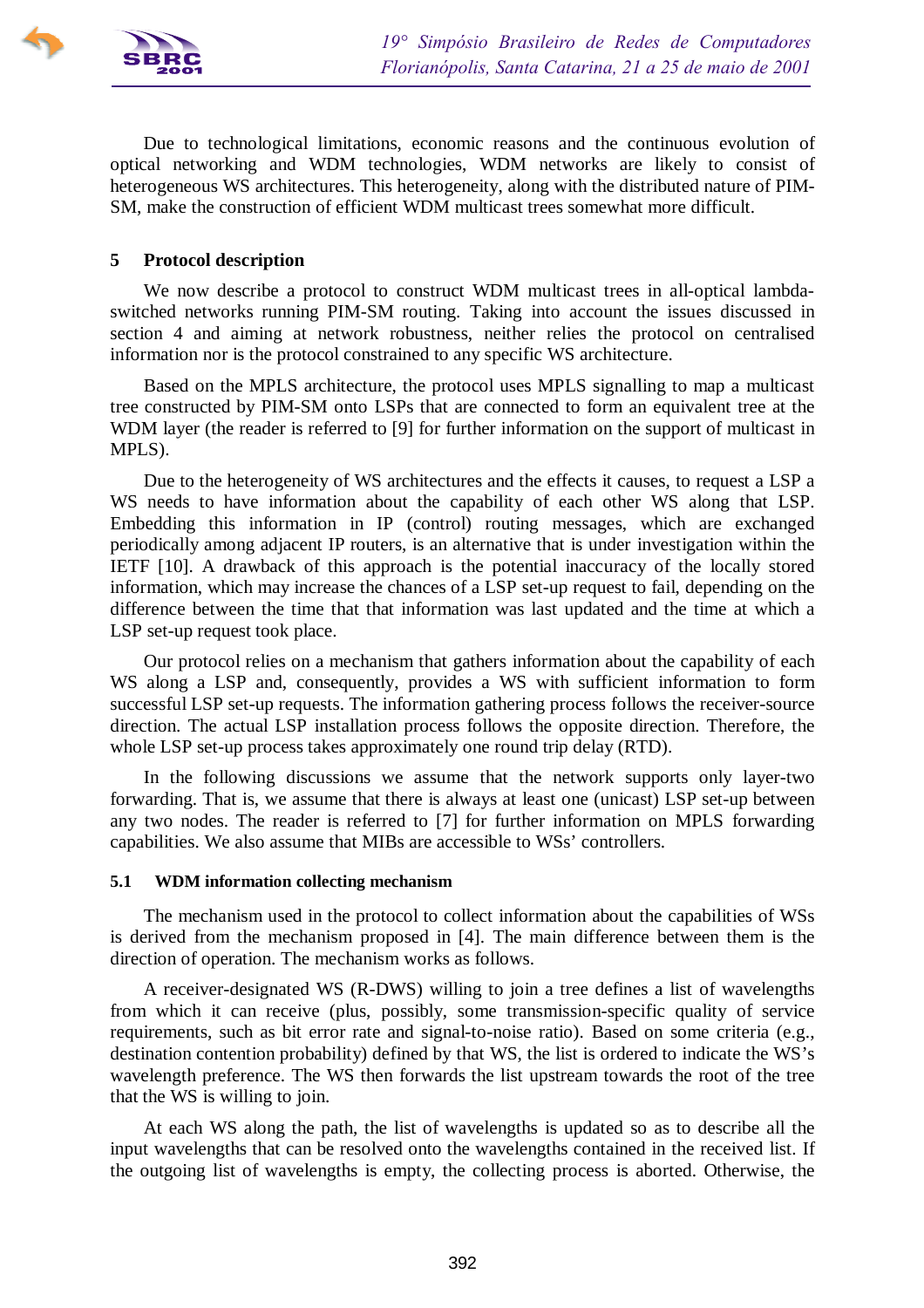

cross-connect relations between the new list of wavelengths and the old list of wavelengths are stored locally. The WS refers to this information when requested to set up a LSP. If the WS does not receive a corresponding LSP request message within a pre-defined period of time, the cross-connect relation information is deleted.

The mechanism stops when the list of wavelengths reaches either the RP, a SPT's sourcedesignated WS (S-DWS) or an intermediate WS (I-WS) that is already part of the tree and can forward the desired traffic over one of the wavelengths contained in the list.

Figure 5 depicts how the collecting mechanism works. Let us assume that two lists of wavelengths related to a given session, say G, arrive simultaneously at the WS, each over a distinct interface. The list arriving over the interface O1 contains wavelengths 1 and 2. The list arriving over the interface O2 contains wavelengths 1 and 3. Let us assume that the resources available at the WS allow only for i) the splitting of an incoming light signal on wavelength 1 into both OIF O1 and OIF O2 and ii) the forwarding of an incoming signal on wavelength 2 over the OIF O2 using wavelength 3.



**Figure 5 - Collecting mechanism example**

By matching the two lists with its resource management module, the WS finds out two resulting lists. The OIF O1's list is updated so as to contain the wavelength 1. The OIF O2's list is updated so as to contain the wavelength 2. The WS stores these cross-connection relations for future use and sets an expiration timer.

Note that outgoing lists of wavelengths of the same group are not merged into a single one. The reason for this is the support of RPT-SPT switchover. If the RP, for instance, merges two LSPs into a single LSP, it is not possible for a WS to prune traffic coming from a given S-DWS because that WS can not determine where the traffic comes from.

### **5.2 Protocol messages**

The protocol consists of four messages (see Table 1). An ADVERT message informs an upstream WS of the intention of the message's sender to be included in a tree. An ADVERT message contains the following fields:

- FEC: identifies a group and, possibly, a given source; FEC is expressed in either forms:  $(*, G)$  or  $(S, G)$ , whereas S is the source's address and G is the group's address;
- Root: indicates the LSP to be traversed by the message; it contains the LSP's label to either the RP or the S-DWS;
- Label: label to be used by incoming traffic of the defined FEC; this label is updated at each WS along the LSP towards the Root of the tree, according to the MPLS architecture;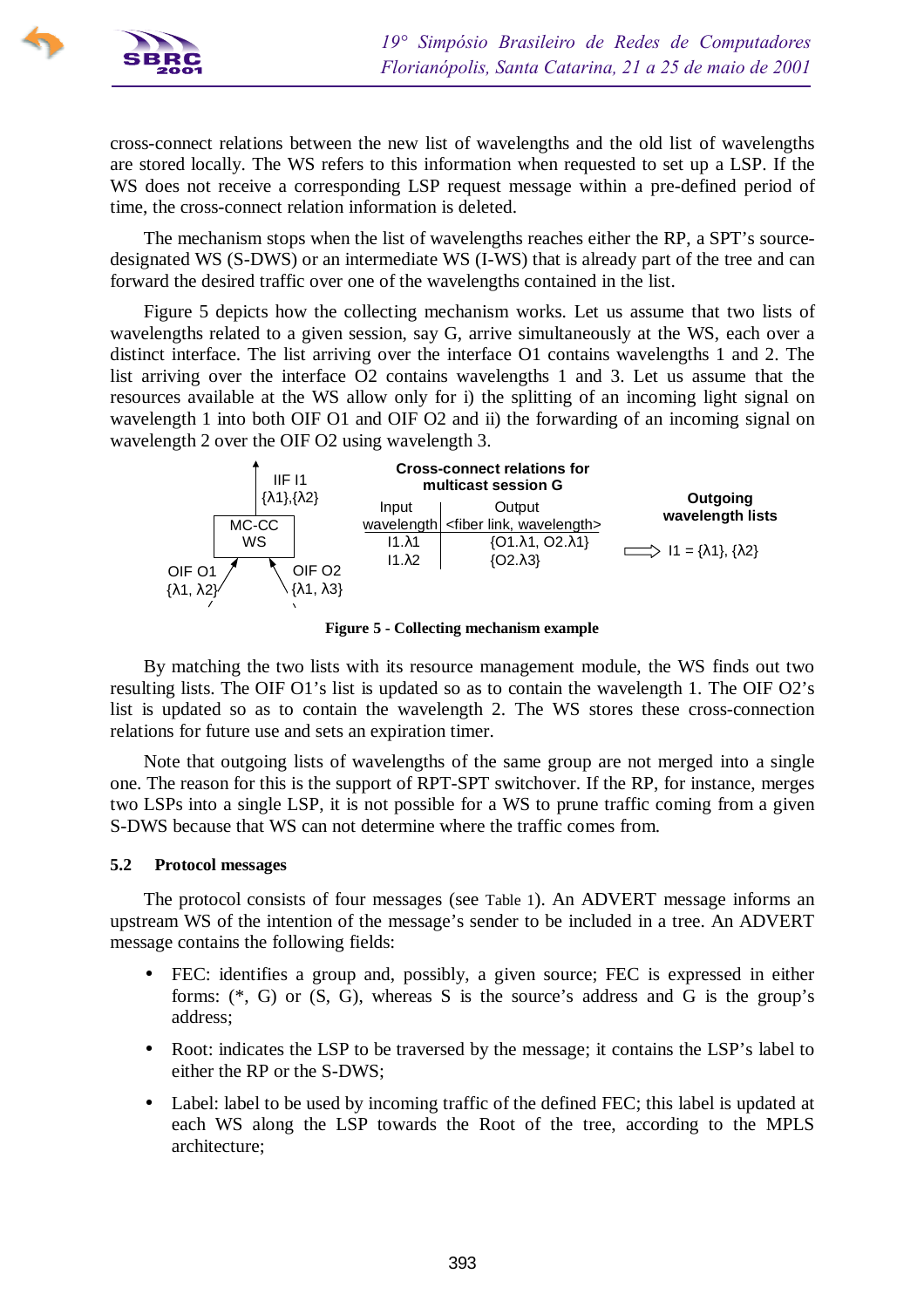

• LAMBDASET: contains a list of wavelengths and, possibly, some transmission characteristics of each wavelength in the list; the list of wavelengths in a LAMBDASET is updated at each WS.

A SETUP-REQ message is a request for a downstream WS to update its LFIB accordingly, so as to complete the set-up of a point-to-point LSP from the message's sender to that WS. A SETUP-REQ follows the reverse path of a corresponding ADVERT message. The following fields are included in a SETUP-REQ message:

- Label: the label contained in the field Label of the received ADVERT message;
- Wavelength: the wavelength to support the LSP.

An ERROR message informs an upstream WS that a SETUP-REQ message sent by that WS has failed. The following fields are included in an ERROR message:

- Label: the label contained in the field Label of the received SETUP-REQ message;
- Wavelength: the wavelength contained in the Wavelength field of the received SETUP-REQ message;
- LAMBDASET: as defined in the ADVERT message.

A TEARDOWN-REQ message is a request for an upstream WS to remove the message's sender from the tree. This message contains the following fields:

- Label: the LSP's label on which the group G's traffic arrives;
- Wavelength: the wavelength on which the LSP has been set-up.

| <b>Message</b>      | <b>Parameters</b>                      | <b>Function</b>                                                      |
|---------------------|----------------------------------------|----------------------------------------------------------------------|
| ADVERT              | FEC, Root, Label,<br><b>LAMBDASET</b>  | Advertises join interest and collects<br><b>WDM</b> information      |
| SETUP-REQ           | Label, Wavelength                      | Requests the set-up of a LSP                                         |
| <b>TEARDOWN-REQ</b> | Label, Wavelength                      | Requests the removal of a LSP                                        |
| <b>ERROR</b>        | Label, Wavelength,<br><b>LAMBDASET</b> | Indicates a SETUP-REQ failure and<br>returns an up-to-date LAMBDASET |

#### **Table 1 - Protocol messages description**

Unlike PIM-SM, where join and prune requests are carried on a single JOIN/PRUNE message, join (i.e., SETUP-REQ) and prune (TEARDOWN-REQ) requests are carried on distinct messages in the protocol. The reason for this is that SETUP-REQ messages follow a source-receiver direction while TEARDOWN-REQ messages follow the opposite direction. Nevertheless, each message may carry one or more requests in order to minimise protocol overhead.

Different rules apply to each message depending on the role and position along a path of a WS. An ADVERT message can be issued by:

- A R-DWS that detects a new entry in its MIB;
- Either an I-WS or a RP in response to an incoming ADVERT message.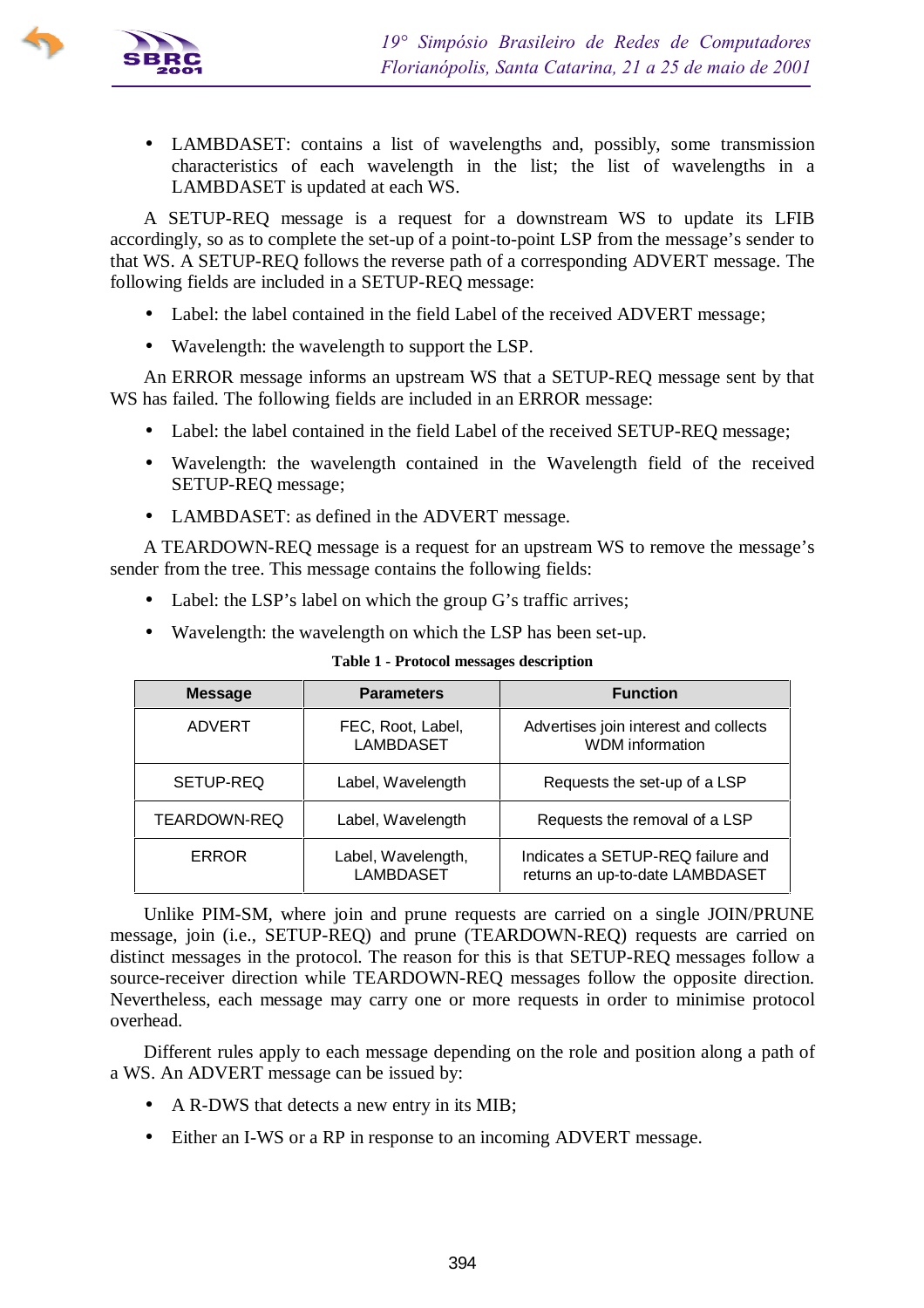

A SETUP-REQ message can be issued only in response to an incoming ADVERT message and by:

- Either a S-DWS or a RP;
- An I-WS that is part of the tree and can forward incoming traffic over one of the wavelengths defined in the received ADVERT message.

An ERROR message can be issued only by:

- Either an I-WS, a R-DWS or a RP in response to an incoming SETUP-REQ message that fails;
- Either an I-WS, a R-DWS or a RP in response to an incoming traffic over an unrecognised LSP.

A TEARDOWN-REQ message can be issued by:

- A R-DWS that detects the removal of the last entry of a particular group from its MIB;
- Either an I-WS or a RP if, after processing a TEARDOWN-REQ message, there is no other downstream WS connected;
- A R-DWS if a SPT from a S-DWS has been set-up.

#### **5.3 Protocol behaviour**

For the sake of clearness, we describe the behaviour of the protocol in three distinct steps: i) RPT set-up, ii) STP set-up from a S-DWS to a RP, and iii) RPT-SPT switchover. In any of these steps distinction is made regarding minor (non-externally visible) behavioural differences of the protocol. More specifically, in a circuit switching mode network, a LSP setup request fails if the wavelength defined in the request is already being used by any other LSP on a given link. On the other hand, in a virtual circuit switching mode network, a LSP set-up request fails if the blocking probability caused by other LSPs sharing the same wavelength and the same link exceeds a certain threshold.

For the sake of clearness, each step is illustrated. A network operating in a circuitswitching mode is assumed in the illustrations. The network consists of two S-DWSs, both directly connected to the RP, an I-WS that is also directly connected to the RP and two R-DWSs, both directly connected to that I-WS. S-DWS A can transmit on wavelength 1. S-DWS B can transmit on wavelengths 1 and 2. I-WS C is fully capable of both light splitting and wavelength conversion. R-DWS D can receive on wavelengths 1 and 2. R-DWS E can receive on wavelengths 1 and 3.

#### **Setting up a RPT**

Each WS in the network keeps pooling its MIB for new entries or entries that have been removed. If a new entry is detected and (in this case) the R-DWS has at least one reception wavelength available, the R-DWS issues an ADVERT message over the LSP to the RP. A WS finds out the LSP's label by matching the RP address, which is obtained from the new entry, with its LFIB. The LSP's label is assigned to the message's Root field. The WS also binds a label to the message's FEC and assigns it to the message's Label field. FEC is filled with a wildcard  $*$  and the new entry's group address G. LAMBADSET is created with the list of the wavelengths from which the WS can receive. The content of ADVERT is stored locally.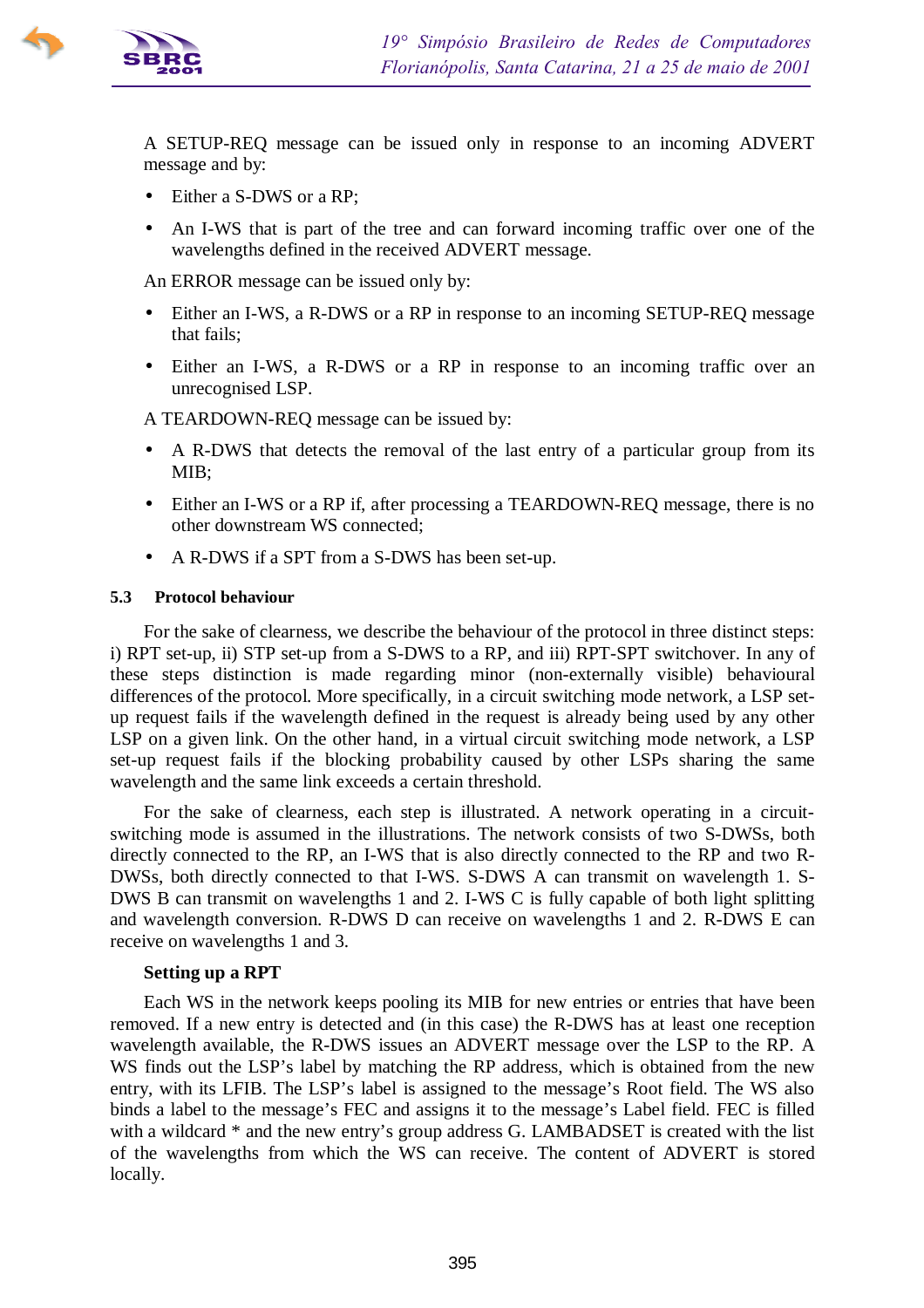

At each subsequent WS along the LSP, the ADVERT message is processed as follows. The WS processing the message matches the content of ADVERT (i.e., the message's FEC) with its LFIB (we assume that each LFIB entry has its corresponding FEC information associated). If no match is found and the WS is the RP, the message is no longer processed. If either a match is not found and the WS is an I-WS or a match is found but the WS can not forward on any of the wavelengths described in the received LAMBDASET, the WS follows on by updating the LAMBDASET as described in section 5.1.

If the new LAMBDASET is empty, the message is no longer processed. If the new LAMBDASET is not empty, the WS proceeds as follows. If the WS is the RP then it will start the procedure to have SPTs from S-DWSs to itself installed. Such a process is described later when we describe the set-up of a SPT. If the WS is an I-WS then it binds a new label to the message's FEC and updates the Label field with this label. The cross-connect relation between the old label and the new label, the cross-connect relation between the received LAMBASET and the updated LAMBADSET and the message's FEC are stored locally. The Root's label is swapped accordingly and the message is forwarded over the LSP indicated by the Root's label.

If a match between the content of the ADVERT message and a LFIB's entry is found and the WS can forward on one of the wavelengths defined in the received LAMBDASET, the WS initiates the LSP set-up request process. First, the WS updates its LFIB. The entry's outgoing label is updated with the label contained in the field label. The entry's OIF is updated with the ADVERT message's IIF. The entry's outgoing wavelength is updated with the wavelength that the WS selects from the LAMBDASET. Note that the order in which wavelengths are organised in the LAMBDASET does not mean that the WS processing the message must follow it. The WS is free to select any wavelength if that wavelength suits it more.

Once the WS's LFIB is updated accordingly, the WS sends a SETUP-REQ message over the entry's OIF. The SETUP-REQ's Label field is updated with the entry's outgoing label and the SETUP-REQ's Wavelength field is updated with the entry's outgoing wavelength.

Each subsequent WS processes the SETUP-REQ message as follows. Firstly, the label and the wavelength expressed in the message are matched with the cross-connect relations that have been previously stored. If a match is found, the WS selects one (output) wavelength from the matched entry's list of (output) wavelengths. A new LFIB entry is created linking the incoming label, the input wavelength, and the message's IIF to the outgoing label, the output wavelength and the OIF, as indicated in the matched saved relation. Based on the entry, the WS updates the SETUP-REQ with the outgoing label and the output wavelength and forwards the SETUP-REQ message over the proper OIF.

The SETUP-REQ flows down the RPT until it reaches either a WS that can not set-up the LSP or the WS that issued the ADVERT message. In the former case, the WS does not forward the SETUP-REQ. Instead, it sends an ERROR message back to the SETUP-REQ's sender, containing an updated LAMBADSET. A WS processing such a message releases the committed resources (i.e., deletes the corresponding LFIB entry) and updates the LAMBDASET accordingly. The SETUP-REQ's sender, upon reception of an ERROR message, issues a new SETUP-REQ message.

Figure 6 illustrates the join of R-DWS D and R-DWS E, at different times, into a RPT.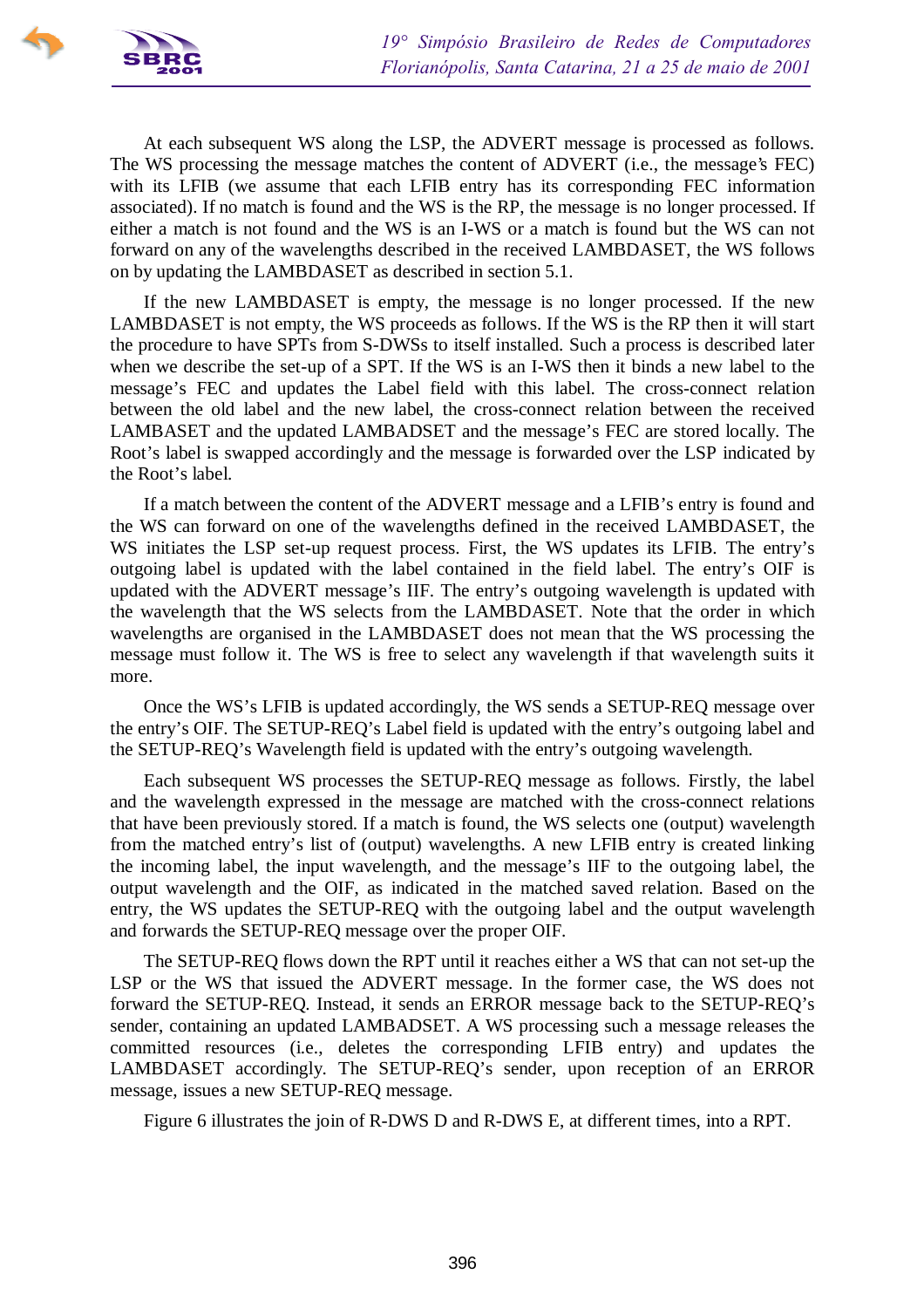



**Figure 6 - RPT set-up example**

A WS assumes that a LSP has been successfully set-up if a corresponding ERROR message does not arrive within a certain period of time. The lose of an ERROR message means that the ERROR message's sender will receive traffic over a LSP that the WS does not recognises. A WS responds to this situation by discarding the traffic and sending another ERROR message.

A R-DWS knows that a LSP has been successfully set-up when (\*, G) traffic arrives over the proper IIF, the proper input wavelength and with the proper input label. A R-DWS resends ADVERT messages until either a LSP is successfully set-up or a pre-defined retransmission threshold is reached.

### **Setting up a SPT from a S-DWS to the RP**

One SPT from any given S-DWS to a given RP is required as long as there is at least one R-DWS willing to receive traffic on the corresponding RPT (a RP knows when there is at least one R-DWS willing to receive traffic based on received ADVERT messages). Additional SPTs may be required each time a LFIB's entry's IIF and incoming wavelength cannot be resolved onto any of the wavelengths defined in a received ADVERT message. The behaviour of the protocol is the same in both cases.

A RP behaves as follows. First, it updates the LAMBDASET as usual. If the LAMBDASET is empty then the message is no longer processed. Otherwise, the RP issues an ADVERT message over the LSP to one or more S-DWSs, depending on the case. A WS obtains the LSP's label from the LFIB's matched entry. The LSP's label is assigned to the message's Root field. The WS also binds a label to the message's FEC and assigns it to the message's Label field. FEC is filled with the source address S and the new entry's group address G. The content of ADVERT is stored locally.

The ADVERT message flows upstream until it reaches either an I-WS that can forward on one of the wavelengths defined in the message or the S-DWS. Each I-WS processes the ADVERT message as described previously. A S-DWS replies with a SETUP-REQ message. After being processed by each I-WS along the path, as described previously, the message reaches the RP. The RP then updates its LFIB accordingly and discard the message.

Figure 7 illustrates the set-up of a SPT from S-DWS B to the RP. An important aspect that should be noticed from Figure 7, is that a RP does not merge two LPSs onto a single one in circuit switching mode networks. Merging two LSPs onto a single one makes it impossible for a node to distinguish where a traffic comes from and this is necessary if RPT-SPT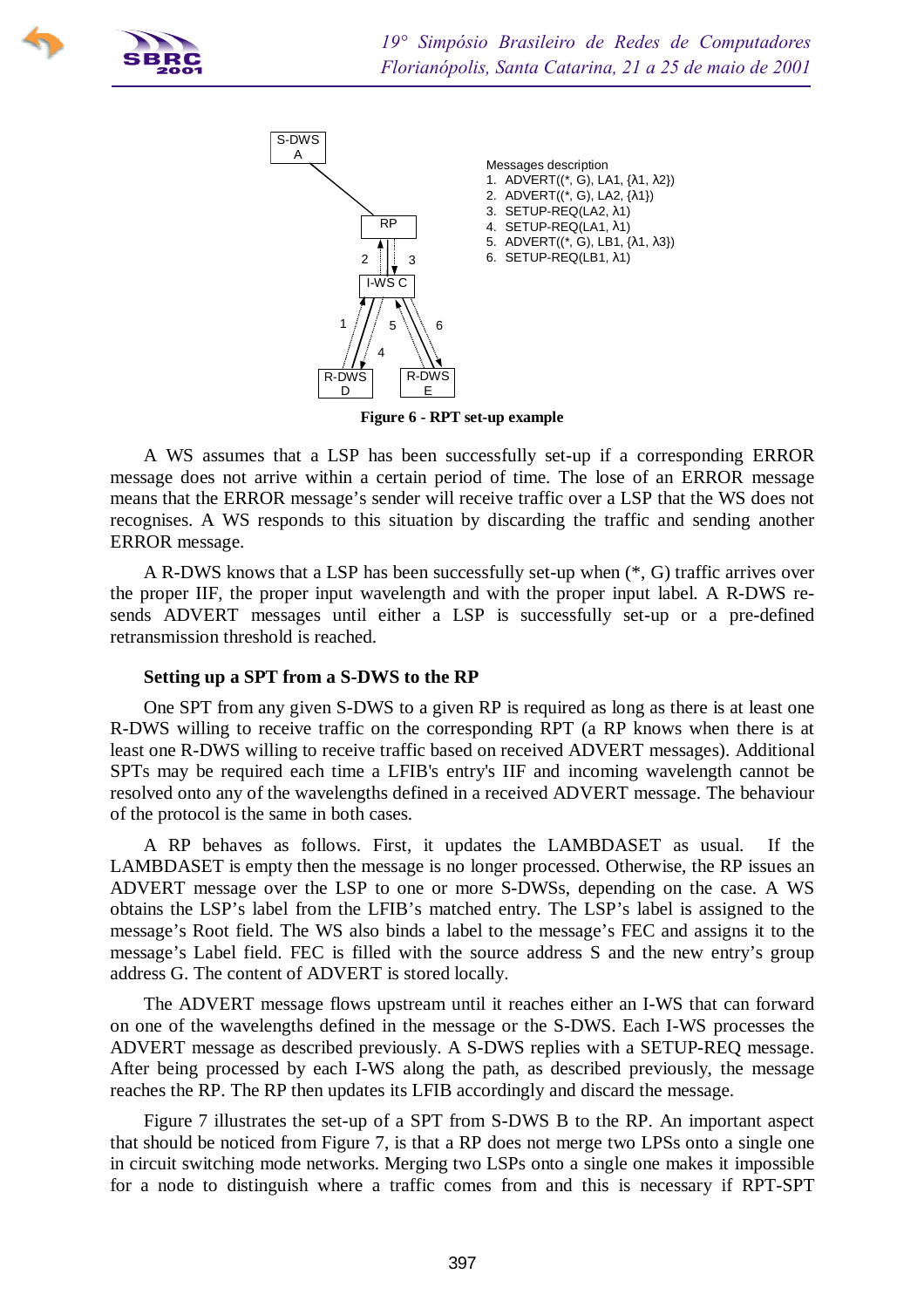

switchover is to be supported. Merging of two input wavelengths onto a single output wavelength is possible in virtual circuit switching-like networks merging though. This is because in this case, labels can be used to distinguish traffic from different S-DWSs.



**Figure 7 - Example of SPT set-up**

Figure 8 illustrates how the WDM RPT will look like after it is refreshed.



**Figure 8 - Resulting RPT**

### **RPT-SPT Switchover**

The RPT-SPT switchover process can be divided into two phases: i) the set-up of a SPT from a S-DWS and ii) the prune of the RPT's corresponding LSP. The first phase works exactly as in the set-up of a SPT from a S-DWS to the RP. The second phase is triggered only if the ADVERT message's sender R-DWS detected the arrival of traffic over the requested SPT.

In this case, the R-DWS obtains the incoming label and the input wavelength corresponding to the RPT's LSP to be pruned and then deletes the corresponding LFIB's entry. This results in the issue of a TEARDOWN-REQ message updated with the obtained incoming label and the input wavelength towards the RP. The LSP to be followed by the message is obtained by matching the traffic's IIF coming from the RPT with the LFIB.

At each subsequent WS, the arrival of the TEARDOWN-REQ message leads to the deletion of the corresponding LFIB's entry. The message flows upstream until it reaches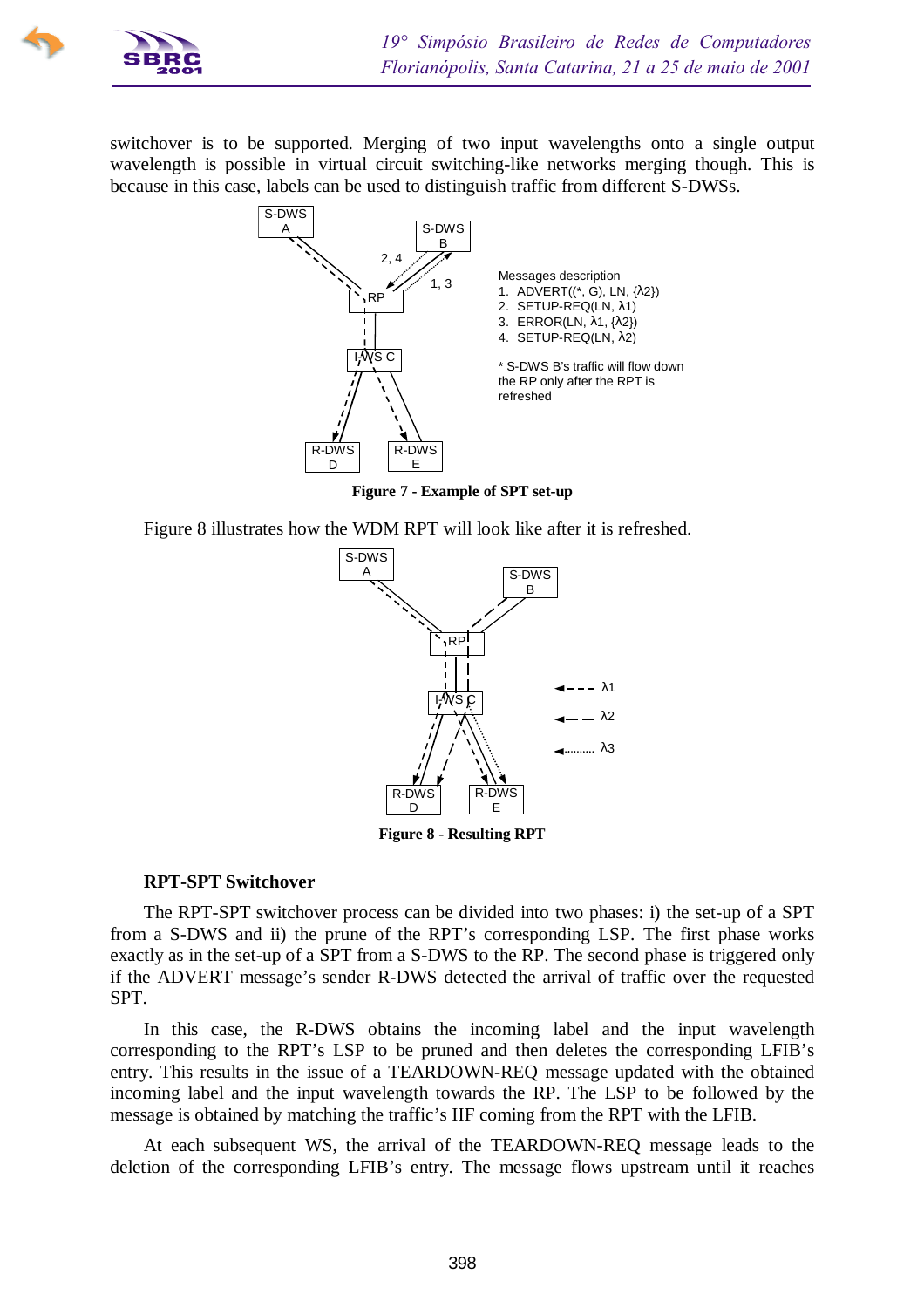

either the RP or an I-WS that branches the LSP to another WS. The RP may also forwards the message towards its S-DWS in case no other member of the RPT is interested in traffic coming from that S-DWS over the RPT.

We summarise the protocol by describing its finite state machines (FSMs). A suffix is used in front of each message to indicate the message's direction. FromD indicates that the message comes from the downstream WS. ToD indicates that the message was sent to the downstream WS. FromU indicates that the message comes from the upstream WS. Finally, ToU indicates that the message was sent to the upstream WS.

WSs have different behaviours depending on their roles regarding a particular FEC at a particular moment. We define two roles, namely, upstream and downstream, where a WS playing either one or another role may or may not be an intermediate node.

A node in the upstream role may be in either of the following states:

- DISCARD: a node in this state does not forward incoming traffic but discard it instead;
- FORWARD: a node in this state forwards incoming traffic.

A WS is initially in the DISCARD state. Four events can happen in this state: FromD\_ADVERT, ToU\_ADVERT, ToD\_SETUP-REQ, FromU\_Data. A WS in the DISCARD state stays in this state if FromD\_ADVERT, ToD\_ADVERT or FromU\_Data occurs. If ToD\_SETUP-REQ occurs then the WS goes to the FORWARD state.

Four events can happen in the FORWARD state: FromU\_Data, ToD\_Data, FromD\_ERROR, FromD\_TEARDOWN-REQ. A WS in the FORWARD state stays in this state if either FromU\_Data or ToD\_Data occurs. If either FromD\_ERROR or FromD\_TEARDOWN-REQ occurs then the WS goes back to the initial state.

Figure 9 depicts the FSM of a WS in the upstream role.



**Figure 9 - FSM of a WS in the upstream role**

Figure 10 depicts the FSM of a WS in the downstream role. A WS in the downstream role may be in either of the following states: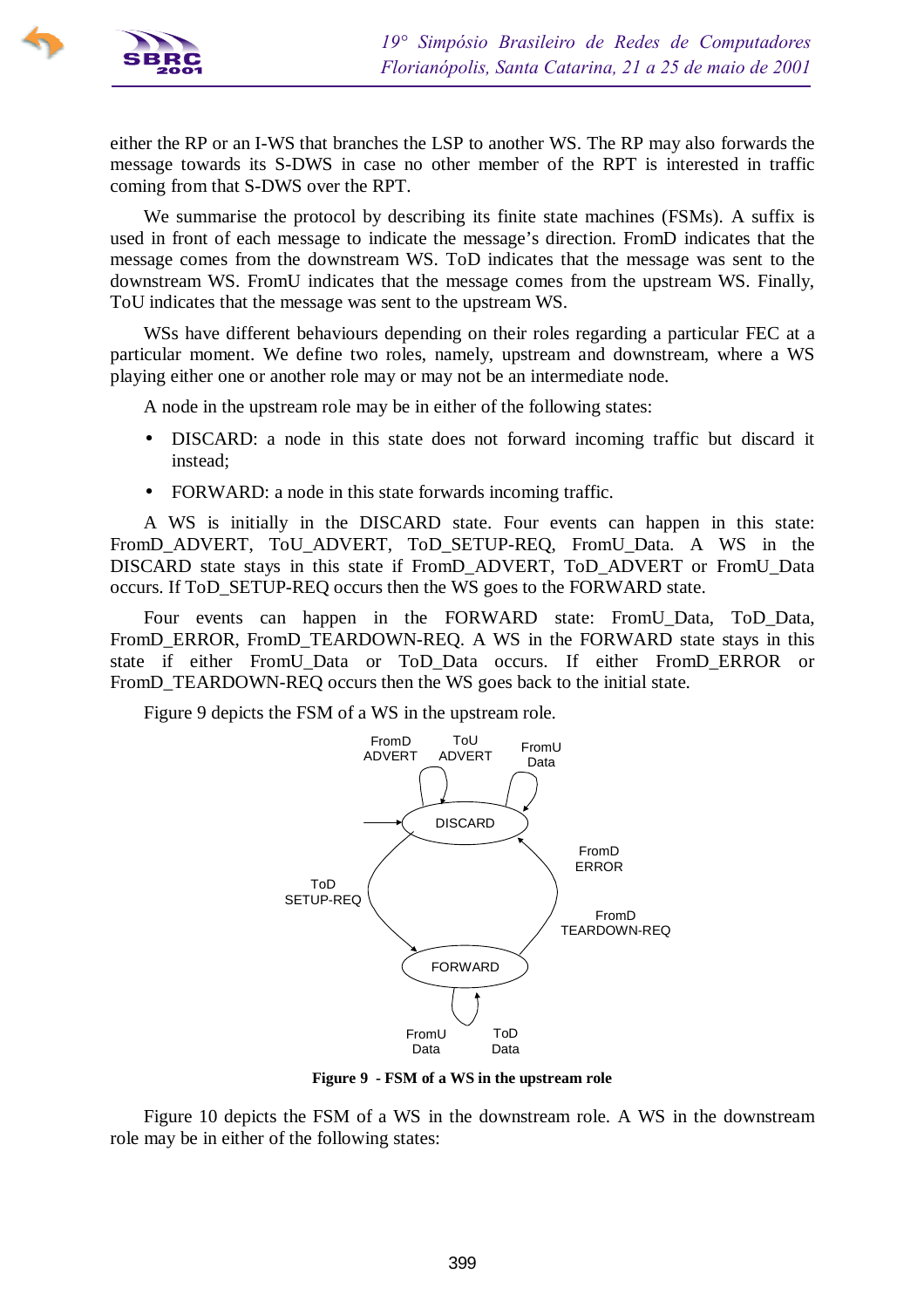

- DISCONNECTED: a node in this state is not part of the tree and, therefore, does not receive the corresponding traffic;
- CONNECTED: a node in this state is part of the tree and, therefore, may receive the corresponding traffic.



**Figure 10 - FSM of a WS in the downstream role**

A WS is initially in the DISCONNECTED state. Two events can happen in this state: FromD\_ADVERT, ToU\_ADVERT, FromU\_SETUP-REQ. A WS in the DISCARD state stays in this state if either FromD\_ADVERT, ToU\_ADVERT occurs. If FromU\_SETUP-REQ occurs then the WS goes to the CONNECTED state.

Four events can happen in the CONNECTED state: FromU\_Data, ToD\_Data, ToU\_ERROR, ToU\_TEARDOWN-REQ. A WS in the CONNECTED state stays in this state if either FromU\_Data or ToD\_Data occurs. If either ToU\_ERROR or ToU\_TEARDOWN-REQ occurs then the WS goes back to the initial state.

### **6 Final Remarks**

We described a protocol to support PIM-SM in all-optical (generic) lambda-switched networks. The protocol uses MPLS signaling to map a multicast tree constructed by PIM-SM into LSPs that are connected to form an equivalent multicast tree at the WDM layer.

Despite being simple, the protocol offers some other desired features. Firstly, no centralized information is required whatsoever. This minimizes point of failures. Secondly, due to its information gathering mechanism, the protocol is not fixed to any specific WS architecture. This is an important feature since WDM and all-optical networking technologies are constantly evolving. Thirdly, WDM multicast trees can be constructed based on QoS parameters defined by receivers, even though the state-of-the-art of WDM and all-optical networking technologies have not tackled this issue yet. As a matter of fact, neither has PIM-SM nor any other IP multicast protocol.

There are still some open issues that need to be solved. Simulation activities will have to be carried out to, for instance, assess the blocking probability of competing SETUP-REQ messages.